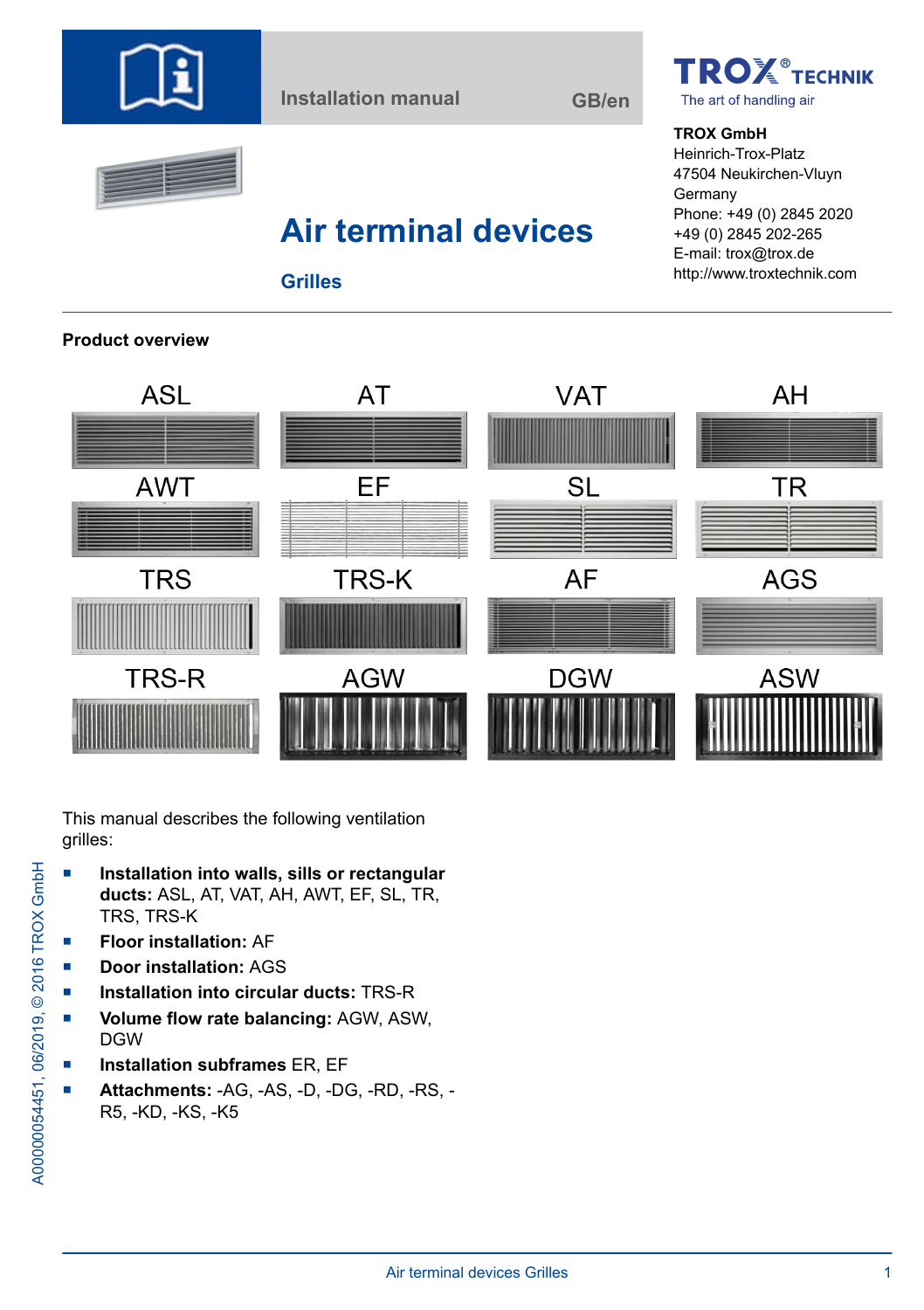

#### **Important notes**

## **Information on the installation manual**

This manual enables operating or service personnel to correctly install the product described below and to use it safely and efficiently.

It is essential that these individuals read and fully understand this manual before starting any work. The basic prerequisite for safe working is to comply with the safety notes and all instructions in this manual.

The local regulations for health and safety at work and general safety regulations also apply.

#### **Qualified staff**

#### **Specialist personnel**

Specialist personnel are individuals who have sufficient professional or technical training, knowledge and actual experience to enable them to carry out their assigned duties, understand any potential hazards related to the work under consideration, and recognise and avoid any risks involved.

#### **Limitation of liability**

The information in this manual has been compiled with reference to the applicable standards and guidelines, the state of the art, and our expertise and experience of many years.

The manufacturer does not accept any liability for damages resulting from:

- Non-compliance with this manual
- Incorrect use
- Operation or handling by untrained individuals
- Unauthorised modifications

The actual scope of delivery may differ from the information in this manual for special constructions, additional order options or as a result of recent technical changes.

#### **Personal protective equipment**

Personal protective equipment must be worn for any work in order to reduce health or safety hazards to the minimum.

The appropriate protective equipment for a job must be worn for as long as the job takes.

#### **Industrial safety helmet**



Industrial safety helmets protect the head from falling objects, suspended loads, and the effects of striking the head against stationary objects.

#### **Protective gloves**



Protective gloves protect hands from friction, abrasions, punctures, deep cuts, and direct contact with hot surfaces.

#### **Safety shoes**



Safety shoes protect the feet against crushing, falling parts, and slipping on slippery ground.

#### **Correct use**

Air terminal devices are used for the ventilation of rooms in industrial and comfort areas. The air terminal devices are connected to a supply air or extract air system (by others), which is typically connected to an air handling unit.

Air terminal devices supply cold or warm air to rooms (within the stated supply air to room air temperature differences).

Installation, operation and maintenance may have to meet increased hygiene requirements for certain areas of application.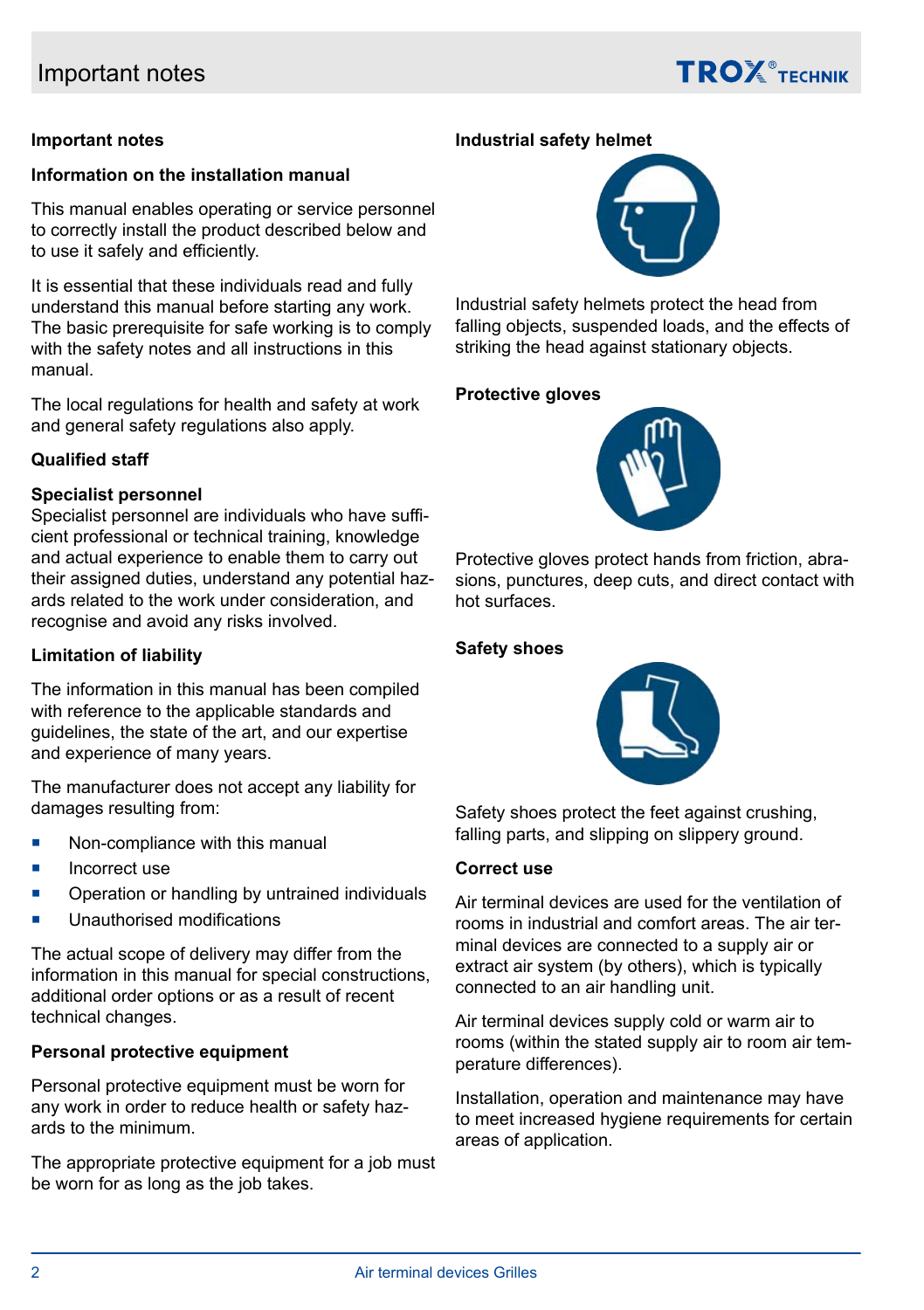The installation of air terminal devices in humid rooms, areas with potentially explosive atmospheres or rooms with dust-laden or aggressive air has to be assessed for each individual case.

#### **Transport and storage**

**TROX**<sup>®</sup>TECHNIK

#### **Delivery check**

Upon delivery, carefully remove the packaging and check the unit for transport damage and completeness. In case of any damage or an incomplete shipment, contact the shipping company and your supplier immediately. Put the product back into its packaging after the delivery check to protect it from dust and contamination.

## *Fixing and installation material*

*Fixing and installation material is not part of the supply package (unless stated otherwise), but has to be provided by others; it has to be suitable for the installation situation.*

#### **Transport on site**

 **CAUTION!**

#### **Danger of injury from sharp edges, sharp corners and thin sheet metal parts!**

Sharp edges, sharp corners and thin sheet metal parts may cause cuts or grazes.

- Be careful when carrying out any work.
- Wear protective gloves, safety shoes and a hard hat.

#### Please note:

- Be careful when unloading or moving the product, and pay attention to the symbols and information on the packaging.
- $\blacksquare$  If possible, take the product in its transport packaging up to the installation location.
- Use only lifting and transport gear designed for the required load.
- Always secure the load against tipping and falling.
- Do not move bulky items just by yourself. Get help to prevent injuries and damage.

#### **Storage**

Please note:

- Store the unit only in its original packaging
- Protect the unit from the effects of weather
- **Protect the unit from humidity, dust and con**tamination
- Storage temperature:  $-10$  to 50 °C
- Relative humidity: 95 % max., non-condensing

#### **Packaging**

Properly dispose of packaging material.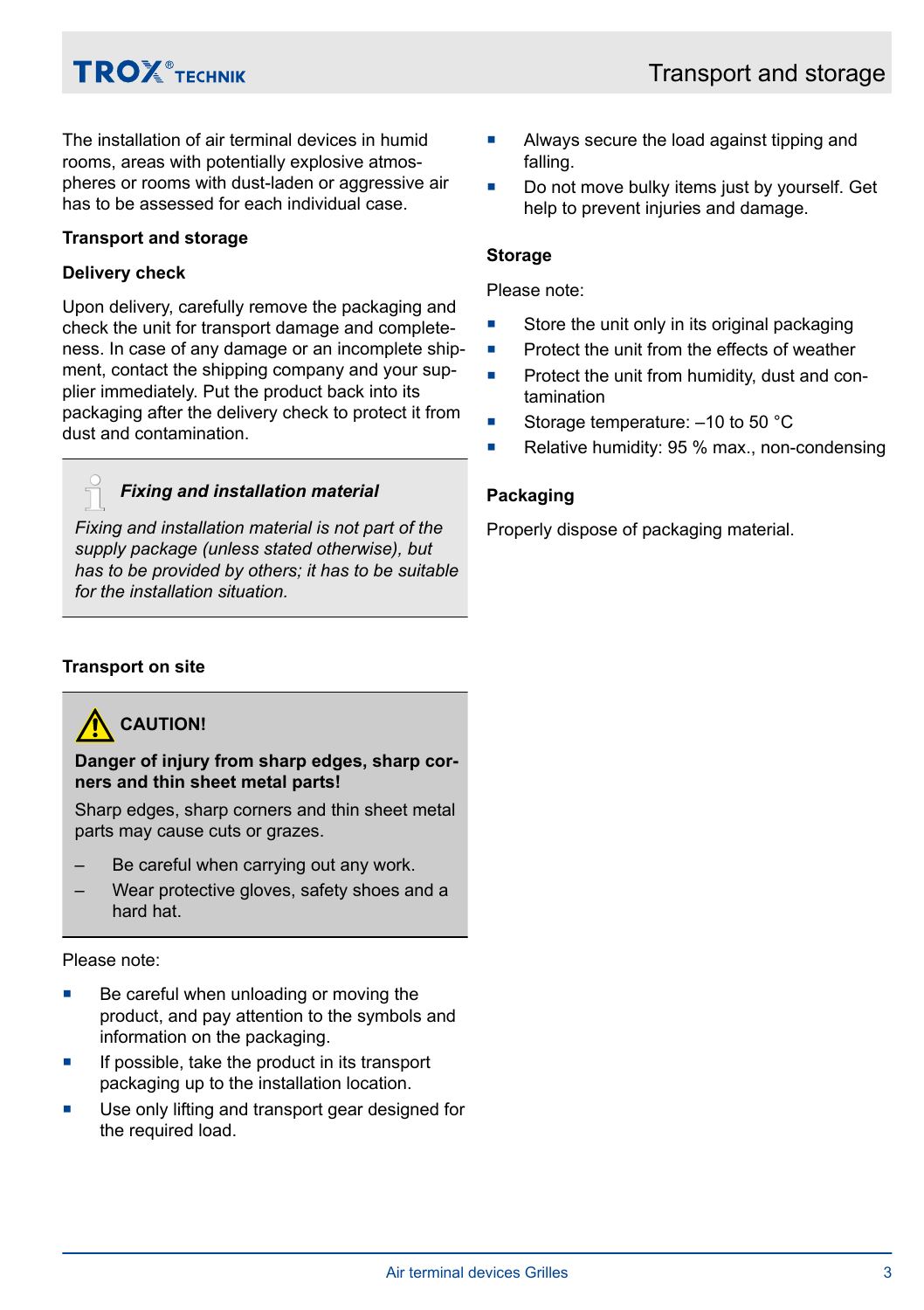

#### **Assembly**

## **General information**

#### **Personnel:**

Specialist personnel

#### **Protective equipment:**

- Industrial safety helmet
- Protective gloves
- Safety shoes

#### Installation note:

- Fix the product only to load-bearing structural elements.
- Load suspension systems only with the weight of the product. Adjacent components and connecting ducts must be supported separately.
- Use only approved and adequately sized fixing material (fixing material is not included in the supply package).
- The air terminal devices must remain accessible for cleaning even after installation.
- Installation and sealing material which the manufacturer provides is usually supplied in an extra bag.

Before you install the product, take suitable precautions to protect air distribution components from contamination during installation (VDI 6022). If this is not possible, at least cover the product or take other precautions to protect it from contamination. In this case you have to ensure that the product cannot be started. Ensure that all components are clean before you install them. If necessary, clean them thoroughly. If you have to interrupt the installation procedure, protect all openings from the ingress of dust or moisture.

#### **Dimensions and weight**

Dimensions, weights and free areas are given in the technical leaflets.

#### **Installation opening for a ventilation grille**



*Fig. 1: Installation opening*

#### **Installation opening with installation subframe**

- $L =$  Grille length to be ordered
- H = Grille height to be ordered

#### **Installation opening without installation subframe**

- $L =$  Grille length to be ordered  $L = 15$  mm
- H = Grille height to be ordered H= 15 mm

## *Installation opening for AGS and AGS-T*

*The installation openings for grilles AGS and AGS-T differ from the dimensions given here; see Dimensions* Ä *[7](#page-6-0)*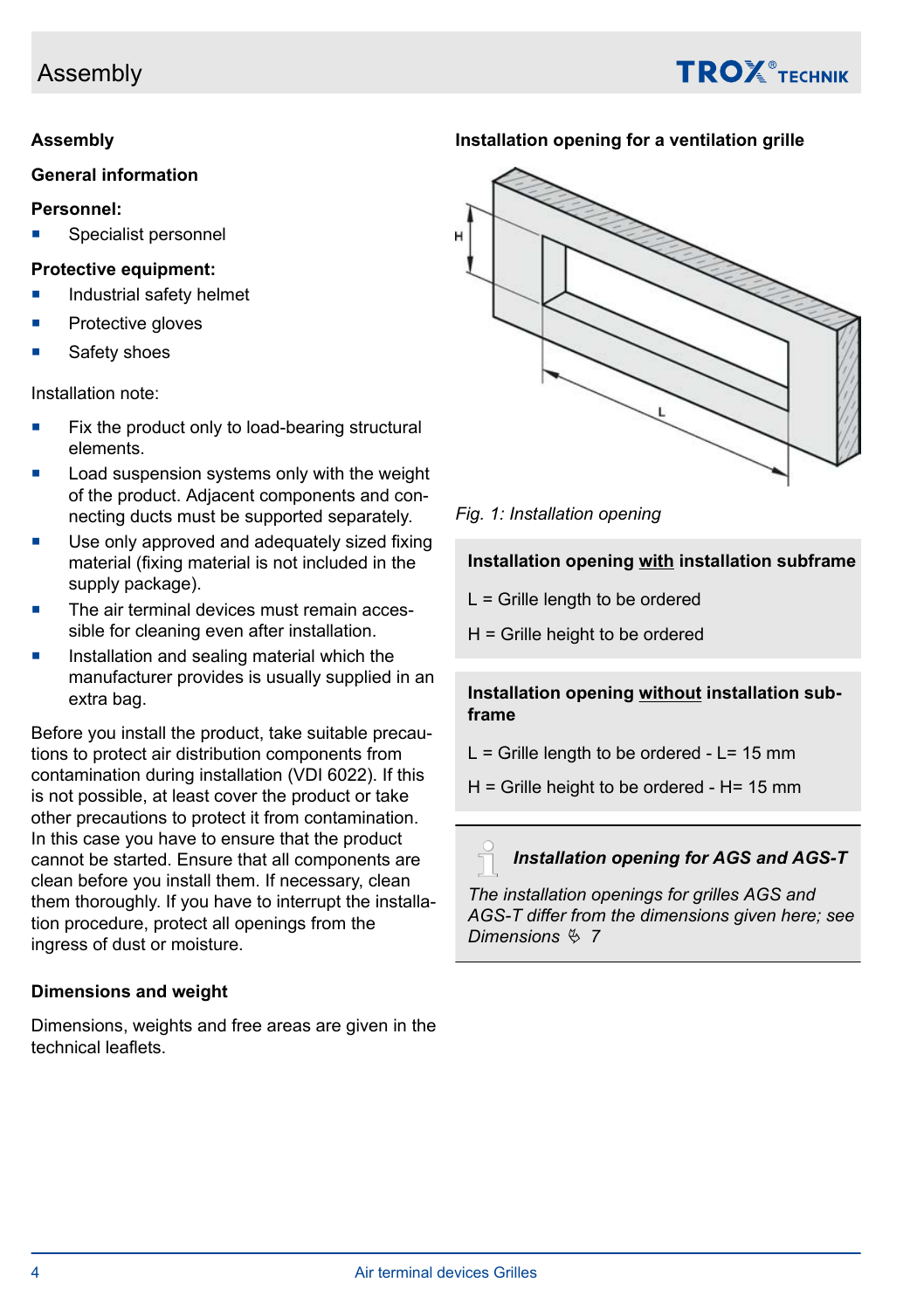## **Installation into walls, sills or rectangular ducts**

#### **Installation subframe**

**TROX**<sup>®</sup>TECHNIK



*Fig. 2: Installation subframe ER / EF*

- ① Installation subframe
- **Fixing tab**



*Fig. 3: Installation subframe ER*

Installation subframe (ER)

- The installation subframe consists of four sections
- **Push the sections together**
- **For wall installation: Spread the fixing tabs, then mortar them in**
- Alternatively: Countersunk holes are provided for fixing the frame with screws or rivets to different structures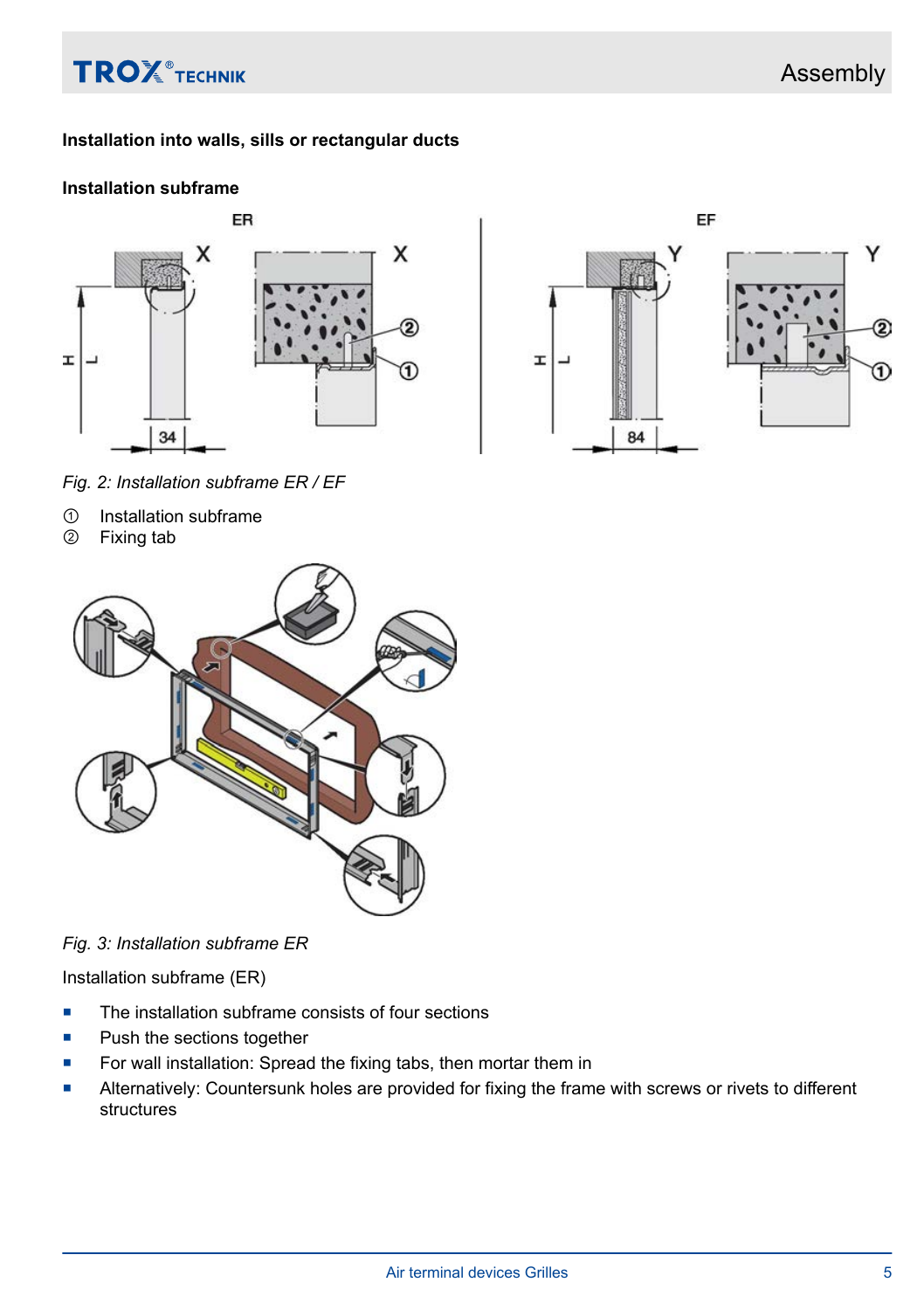**TROX**<sup>®</sup>TECHNIK

Installation subframe with filter casing (EF)

- For wall installation: Spread the fixing tabs, then mortar them in
- **Alternatively: Countersunk holes are provided for fixing the frame with screws or rivets to different** structures

#### **Fitting the seal**









*Fig. 4: Fitting the seal with glue*

| $\circledR$ | AT, ASL, AR, AE, GLB |
|-------------|----------------------|
| (B)         | AΗ                   |

© AGS<br>① Seal Seal (part of the supply package)

## **Fixing of ventilation grilles**



*Fig. 5: Ventilation grille fixing*

- Ⓐ With concealed screw fixing
- Ⓑ With spring clip fixing
- Ⓒ With screw fixing
- ① Grilles
- ② Installation subframe
- ③ Concealed screw fixing
- ④ Spring clip
- ⑤ Fixing screw (by others)

| Concealed screw fixing @                                                                                                                                             | Spring clip fixing <sup>®</sup>                                                   | Screw fixing ©                                                                                          |
|----------------------------------------------------------------------------------------------------------------------------------------------------------------------|-----------------------------------------------------------------------------------|---------------------------------------------------------------------------------------------------------|
| ASL, AT, VAT, AH, SL, TR, TRS                                                                                                                                        | ASL, AT, VAT, AH                                                                  | AT, VAT, AH, AWT, TR, TRS, TRS-K,<br>TRS-R                                                              |
| Only with installation subframe ER                                                                                                                                   | With installation subframe ER or instal-<br>lation subframe with filter casing EF | Countersunk holes are provided for<br>fixing the frame with screws or rivets to<br>different structures |
| When installing in ceilings or vertical<br>openings, secure the grille using safety<br>cables (on site) to rule out the possi-<br>bility of the grille falling down. | Do not install in ceilings or vertical<br>openings.                               |                                                                                                         |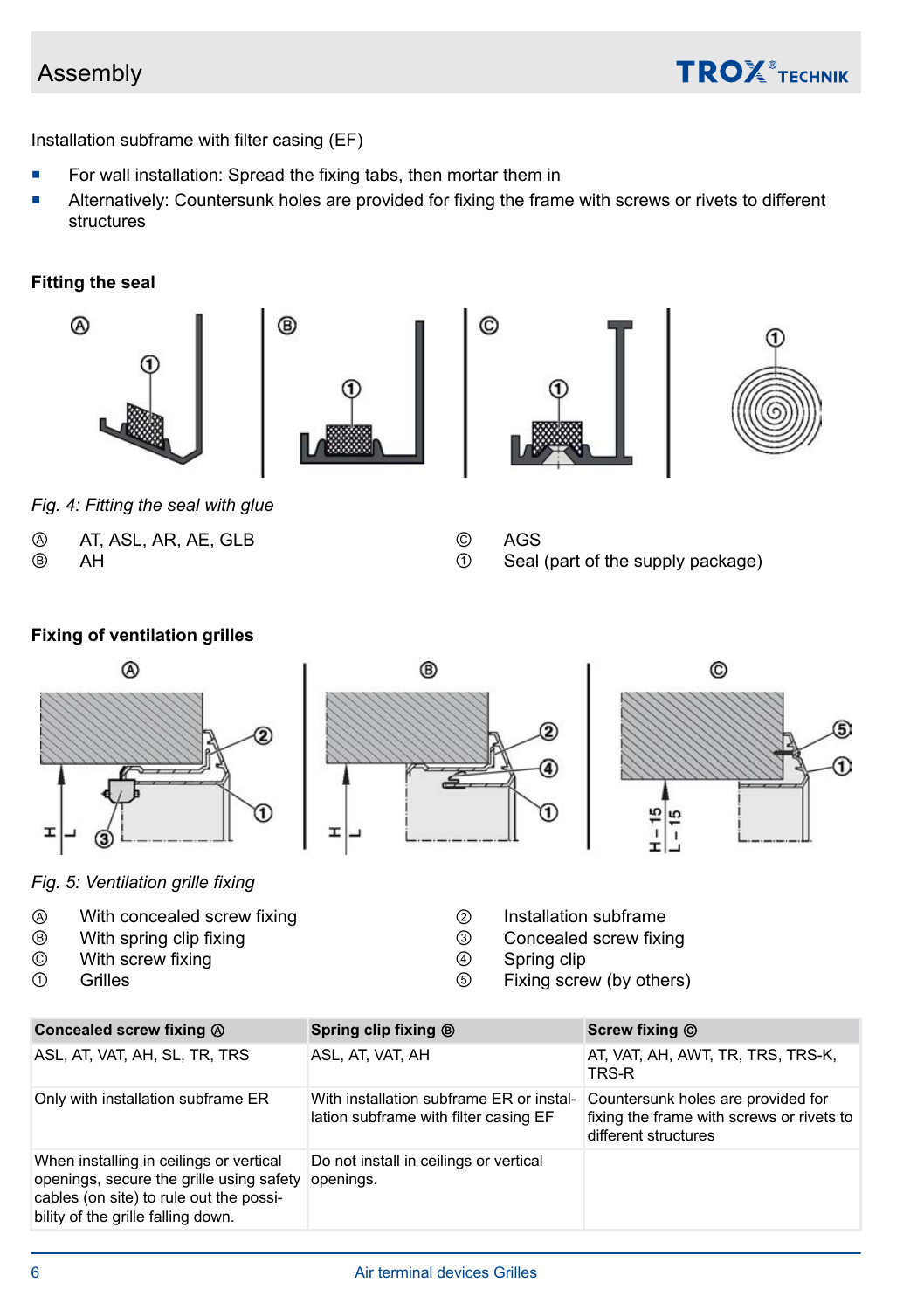<span id="page-6-0"></span>

## **Fixing of AGS ventilation grilles**





## *Fig. 6: Ventilation grille AGS*

- Ⓐ Ventilation grille AGS with screw fixing, without installation subframe
- Ⓑ Ventilation grille AGS-T with screw fixing and matching rear frame
- ① Grilles

#### Installation

- **Preferably for wall and door installation**
- $\blacksquare$  Installation with or without installation subframe
- $\blacksquare$  Fix the front frame with screws
- AGS-T: Fix the matching rear frame with screws
- **②** Fixing screw (by others)<br>③ Matching rear frame
	- Matching rear frame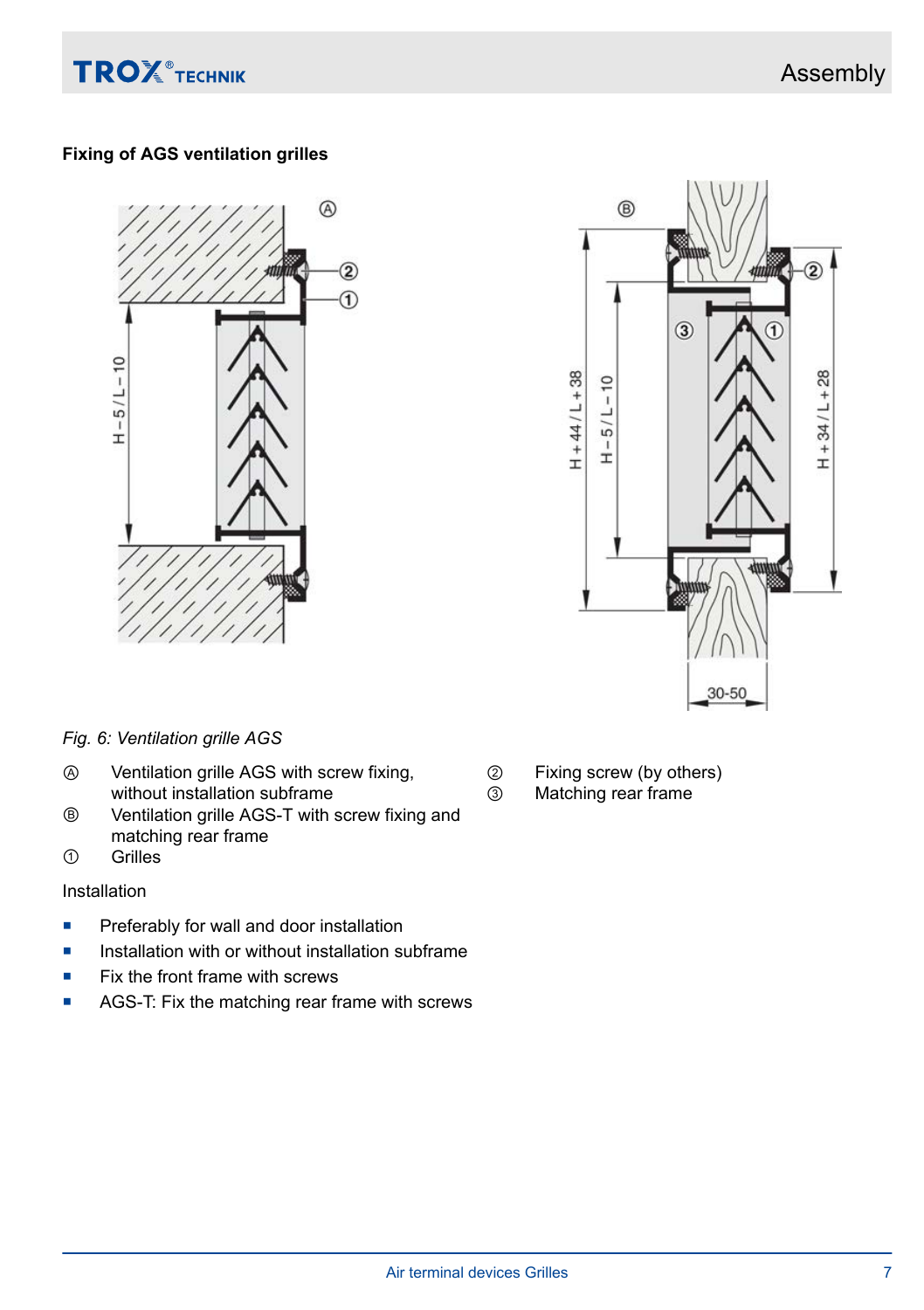

## **Fixing of TRS-R ventilation grilles**



## **Duct attachment kits AGW, DGW, ASW**



## *Fig. 9: Installation*

Installation

- **Preferably for installation into rectangular ducts**
- **Drill holes into the frame and duct**
- $\blacksquare$  Fix the frame with screws or rivets

*Fig. 7: TRS-R*

## **Circular duct dimensions**

| Nom-<br>inal<br>height | Variant                       | ØD<br><b>Minimum</b><br>[mm] | ØD<br><b>Maximum</b><br>[mm] |
|------------------------|-------------------------------|------------------------------|------------------------------|
| 75                     | TRS-R                         | 150                          | 400                          |
| 75                     | TRS-R-R5 from<br>$L = 825$ mm | 224                          | 400                          |
| 125                    | All                           | 300                          | 900                          |
| 225                    | All                           | 600                          | 2400                         |



*Fig. 8: Installation opening*

If the grille is installed into a spiral duct of a larger diameter, the duct seams should be riveted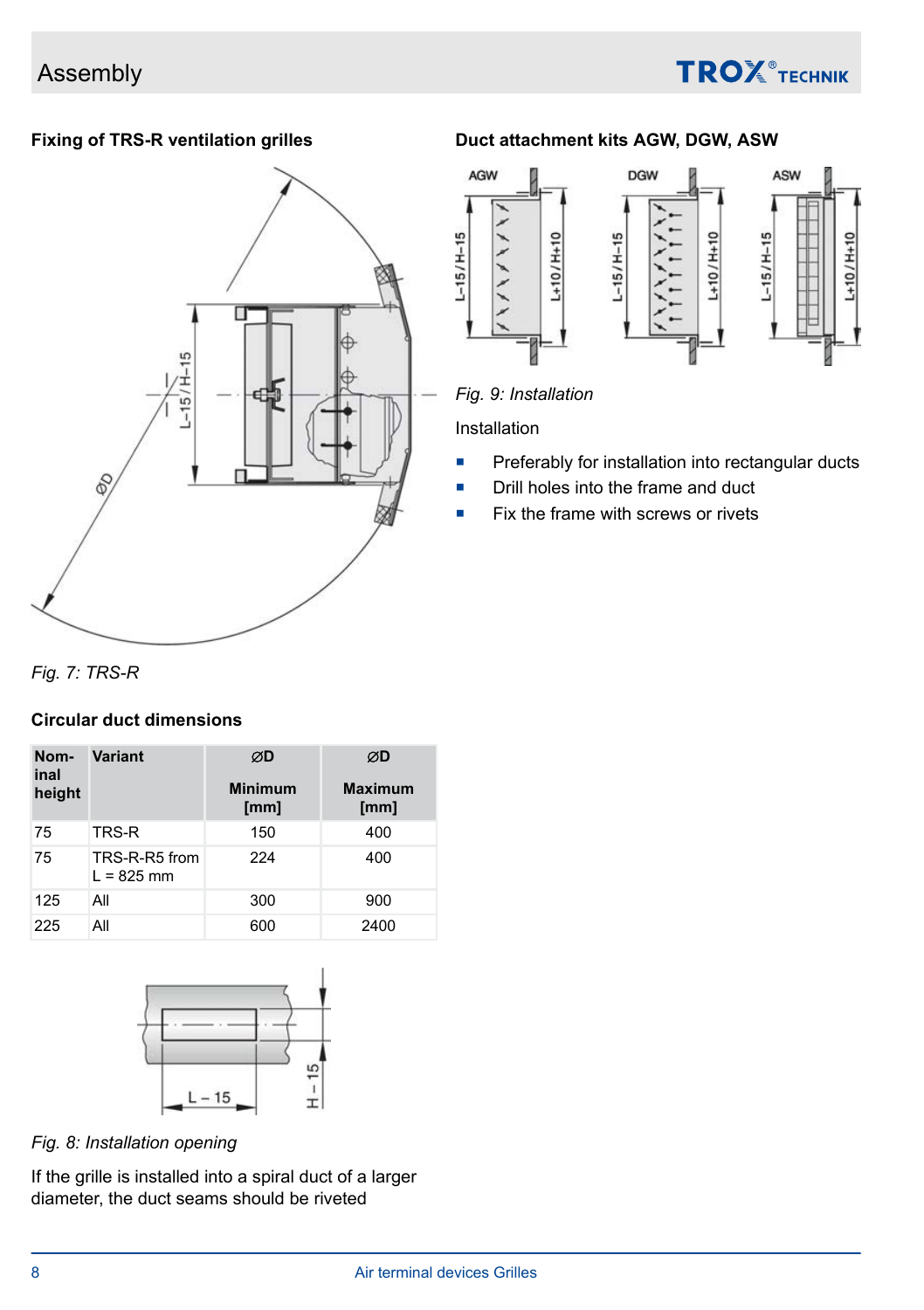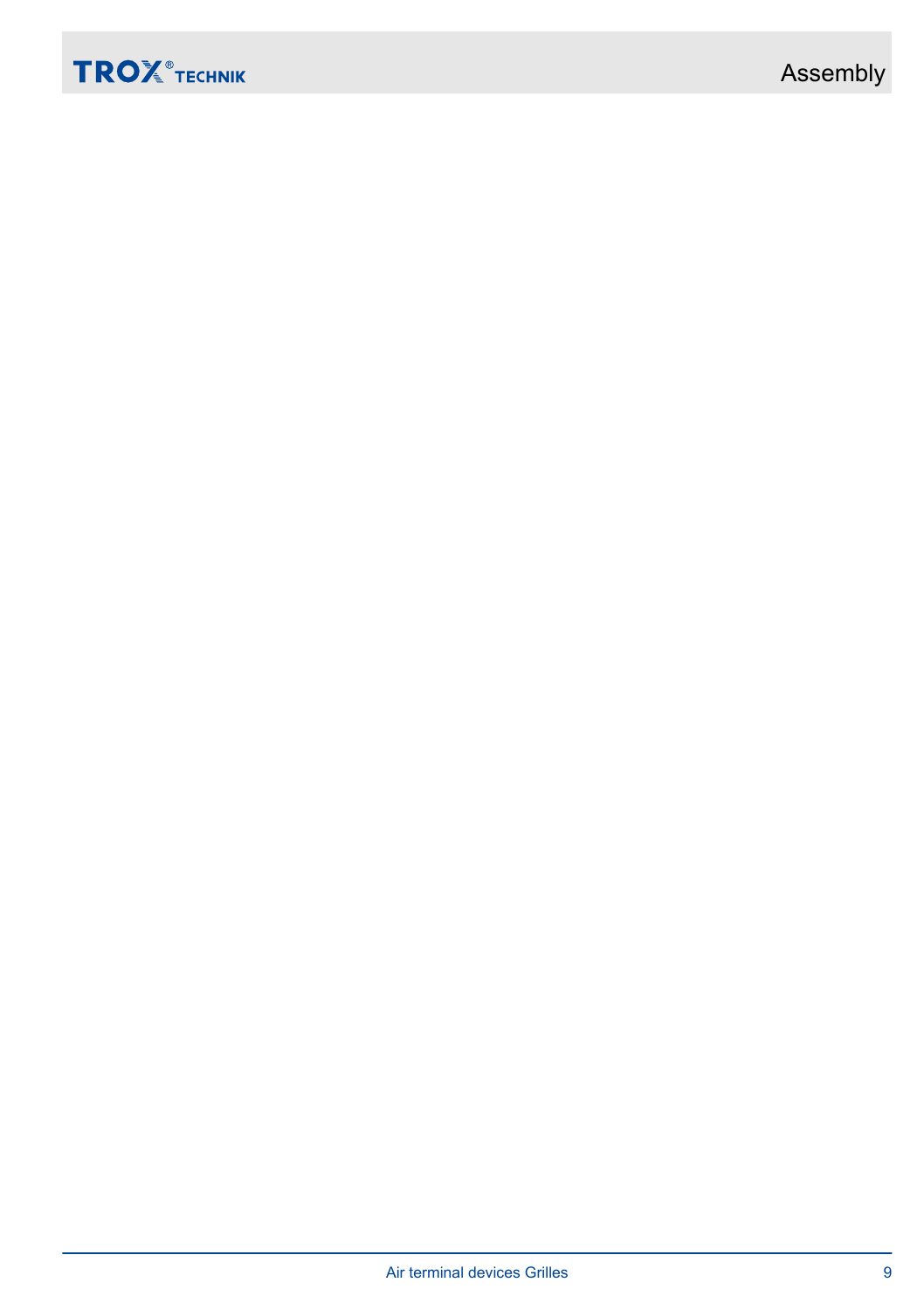**TROX**<sup>®</sup>TECHNIK

## **Horizontal runs**

## **AH**



*Fig. 10: AH, horizontal run sections with butt joint*

① Joined installation subframes, screw fixed AH/C1:  $F = 28$  mm,  $G = 28$  mm AH/D1: F = 20 mm, G = 12 mm

**SL**



*Fig. 11: SL, horizontal run sections with butt joint*

- ① Joined installation subframes, screw fixed
- ② Joined ventilation grilles

Installation steps:

- Join the installation subframes (screw-fixing)
- **Join the ventilation grilles (screw-fixing)**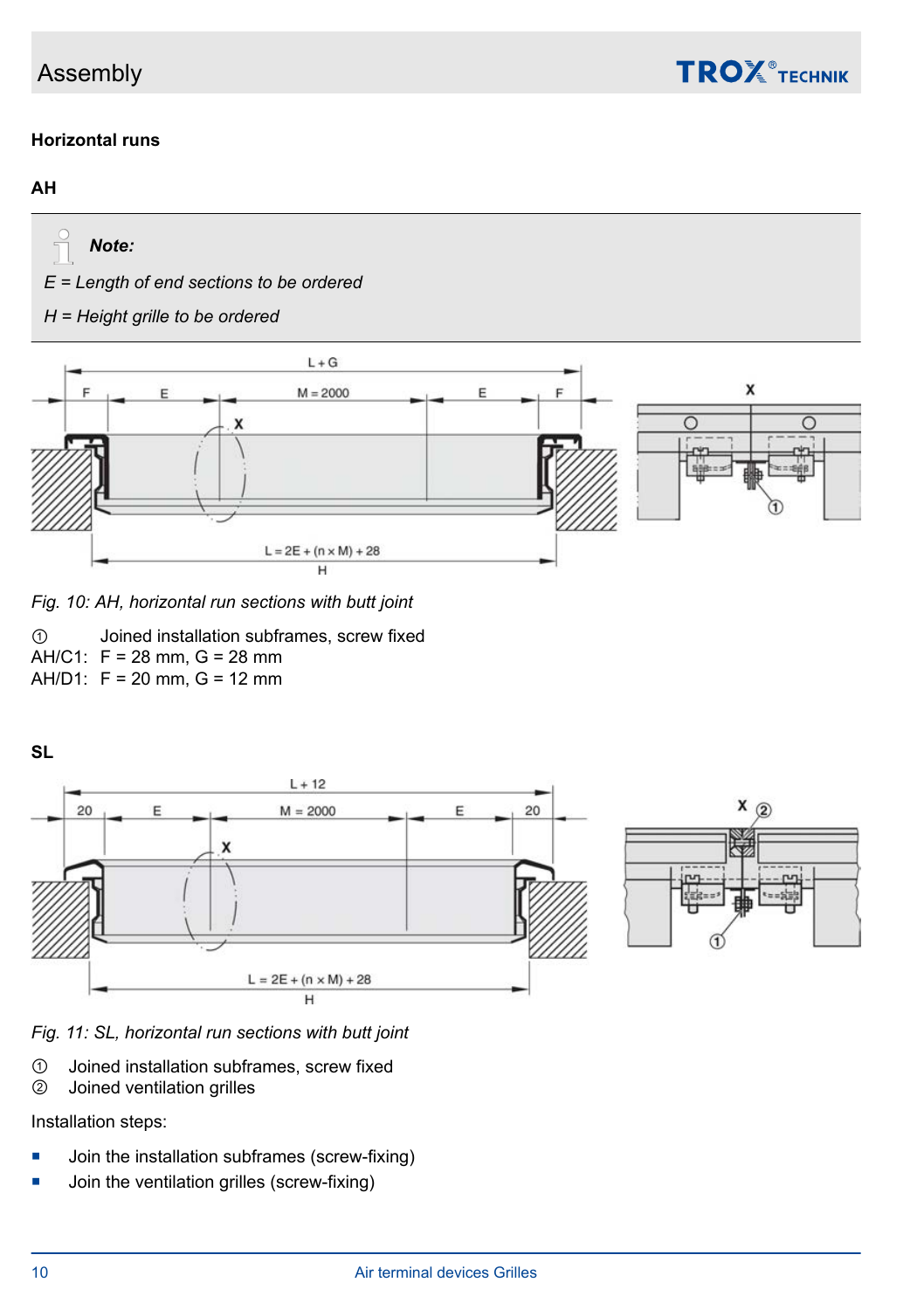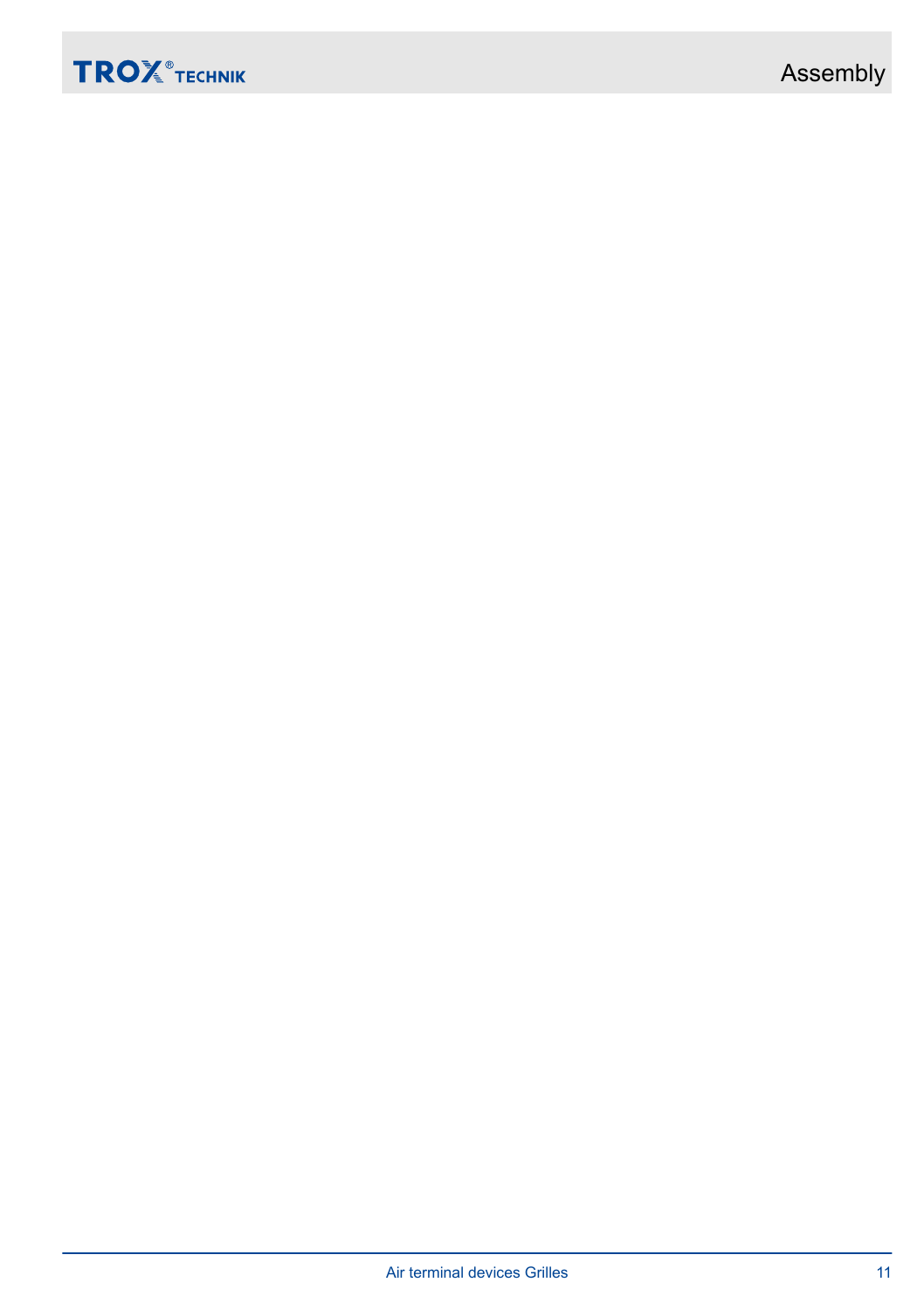



## **Floor installation**

#### **AF**



#### *Fig. 12: AF installation*

## Installation

- Preferably for floor installation
- **Installation subframe to be mortared in with fixing tabs**
- The grille should be flush with the floor as otherwise there is a risk of people falling
- Install grilles in such a way that they will not move when someone steps on them

## **AF continuous horizontal run**



- *Fig. 13: AF, horizontal run sections with butt joint*
- ① Joined ventilation grilles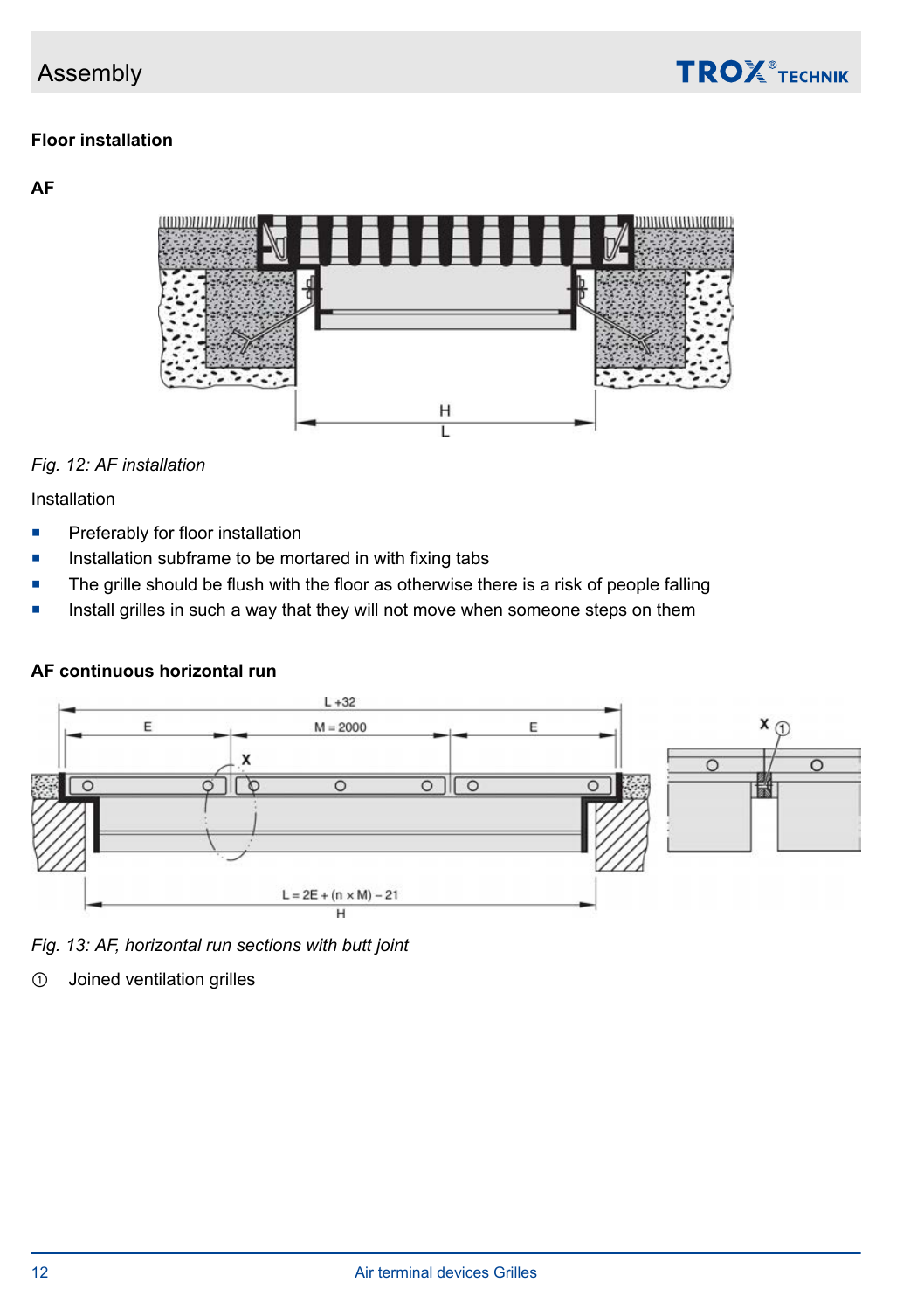

#### **Duct connection**

Ventilation grilles are not fitted with a spigot or flange as they are installed into ducts or other openings.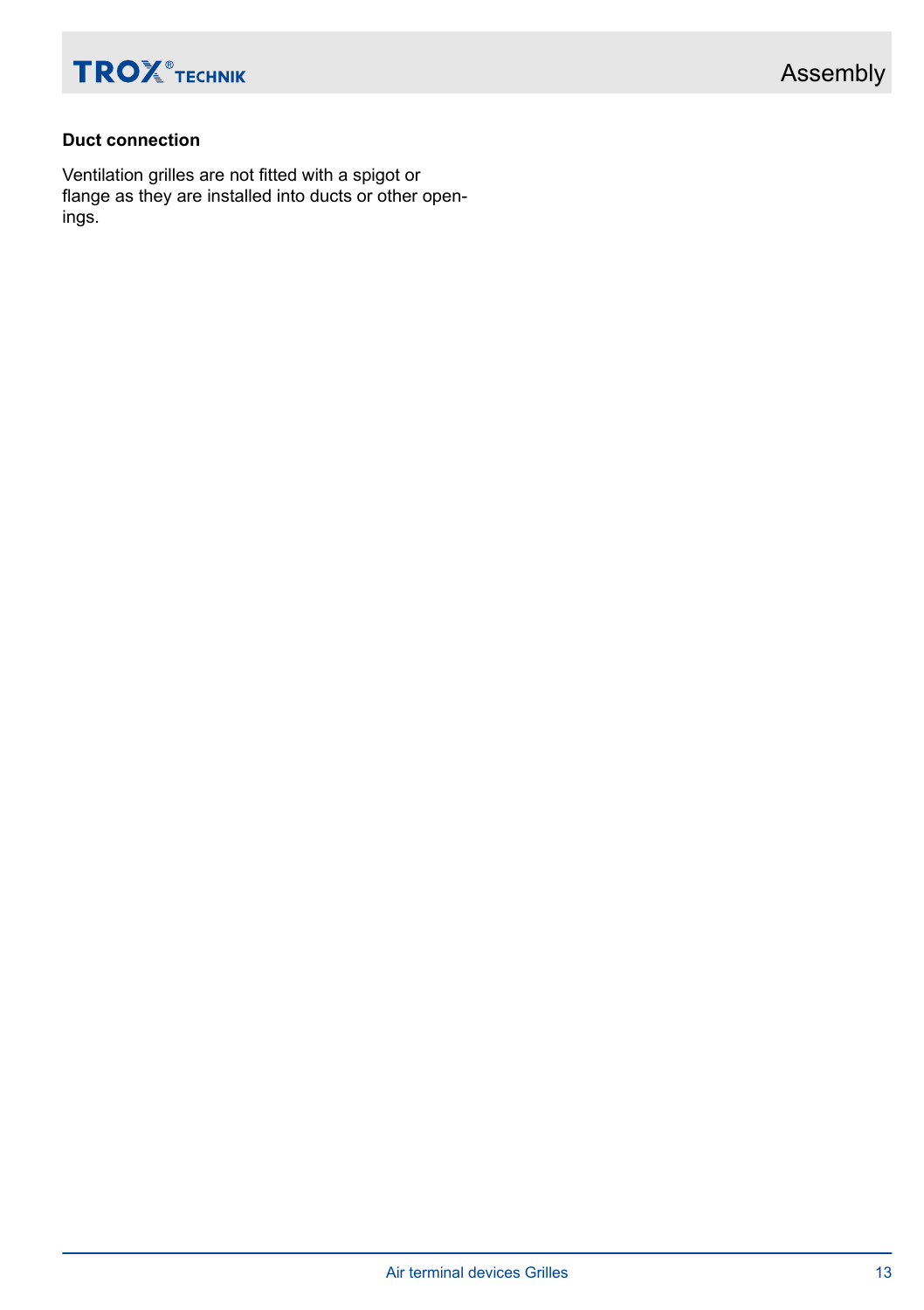# **TROX**<sup>®</sup>TECHNIK

### **Initial commissioning, maintenance and cleaning**

#### **Initial commissioning**

Before you start commissioning:

- Check that the grilles are correctly seated.
- Remove protective film, if any.
- Ensure that all grilles are clean and free from residues and foreign matter.
- Ensure that the devices have been correctly fixed and connected to the ducting.

For commissioning see also VDI 6022, part 1 – 'Hygiene requirements for ventilation and air-conditioning systems and units'.

#### **Volume flow rate balancing**

When several grilles are connected to just one volume flow controller, it may be necessary to balance the volume flow rates.



*Fig. 14: Attachments -AG, -DG and Types AGW, DGW*

Damper unit with opposed action blades, adjustable





*Fig. 15: Attachments -AS, -S and Type ASW*

Damper unit with hit and miss damper, adjustable, secured with a locking screw

#### **Air pattern**

Adjustable blades: Set the air control blades individually or together and depending on the local conditions

Variants -D, -DG: Air control blades, fitted at 90° to the front blades, can be adapted to the local conditions

#### **Maintenance and cleaning**

Please note:

- The cleaning intervals given in the VDI 6022 standard apply.
- Clean surfaces with a damp cloth.
- **Use only common household cleaners, do not** use any aggressive cleaning agents.
- Do not use cleaning agents that contain chlorine.
- Do not use equipment for removing stubborn contamination, e.g. scrubbing sponges or scouring cream, as it may damage the surfaces.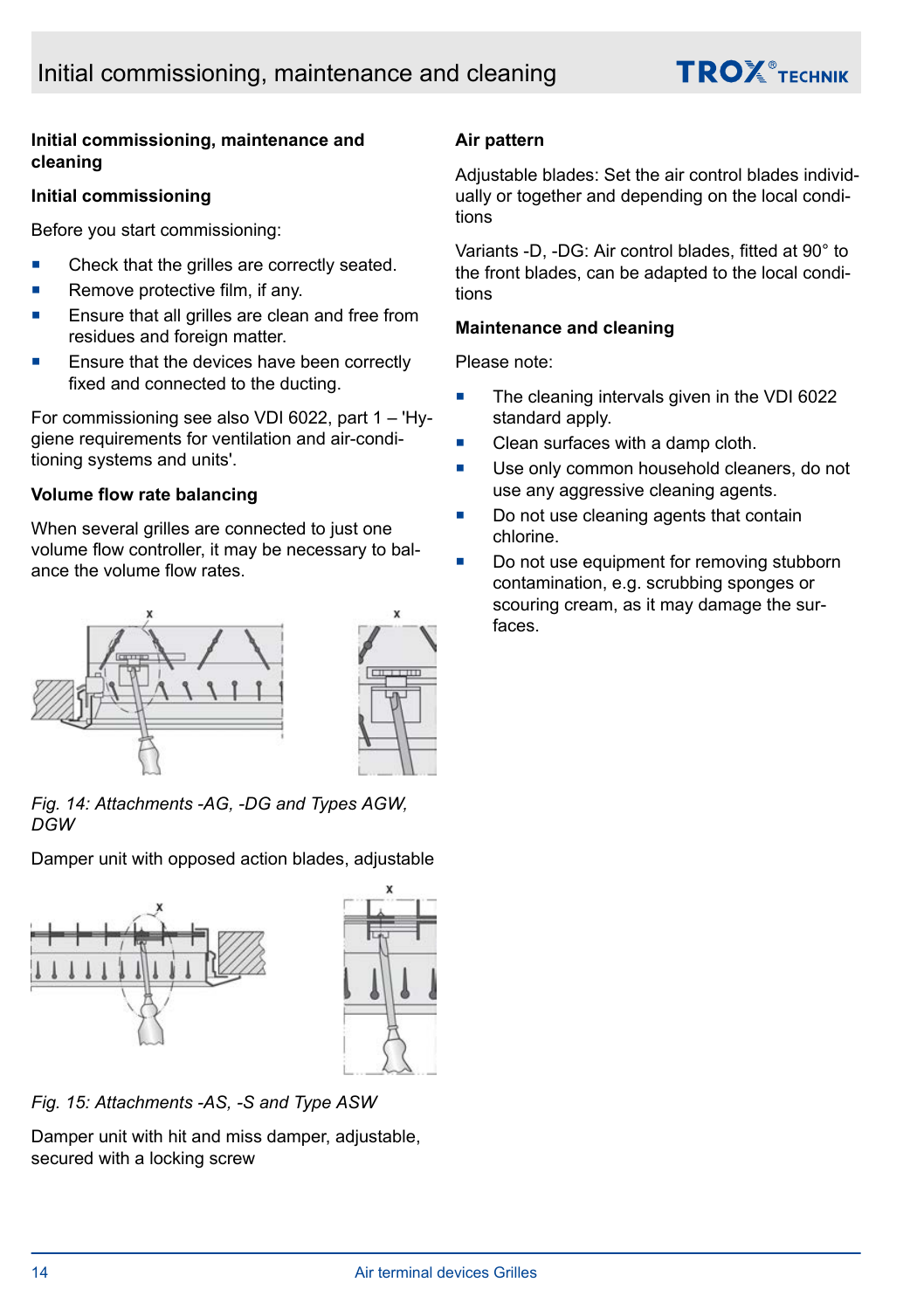

## **Filter change for ventilation grilles with a filter (EF installation subframe)**



*Fig. 16: Changing the filter*

## **Ordering filters**

Use the following order code(s) to order coarse dust filters FMP-G4-C11 (filter class G4 / EN 779):

- F711 Roll media, 2 m wide
	- Cut-to-size pads (minimum order quantity: 5 pads)
- **1. ▶ Remove the ventilation grille.**
- **2. ▶ Remove the metal angled support rod** (Fig. 16/1) and the front support wire (Fig. 16/2).
- **3. ▶ Pull out the contaminated filter (Fig. 16/3)** and dispose of it.
- **4.** ▶ Insert the new filter
- **5. ▶ Put the support wire, metal angled support** rod and ventilation grille back into place.